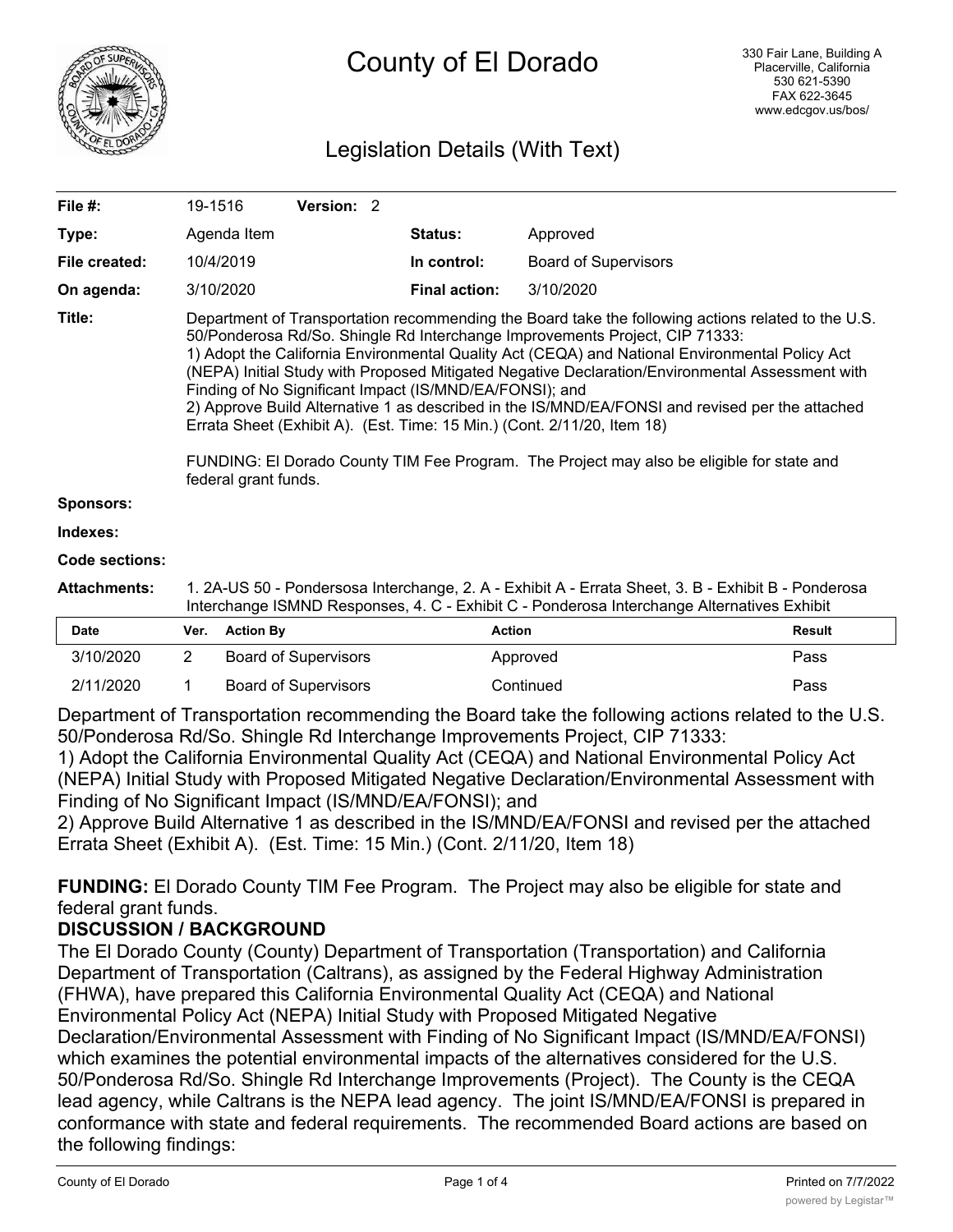A) The joint CEQA/NEPA document, on file with the Clerk of the Board and on Transportation's website, https://www.edcgov.us/Government/dot/Pages/ceqa.aspx, was prepared pursuant to Public Resources Code §21000 et seq., State CEQA Guidelines, and Federal NEPA requirements under 40 CFR 1500-1508.

B) There is no substantial evidence that the Project, as mitigated, will have a significant effect on the environment.

C) The IS/MND/EA/FONSI reflects Transportation's independent judgment and analysis as CEQA lead agency for the County.

The U.S. Highway 50 (Hwy 50) Ponderosa Road Interchange was constructed in the 1960's as the primary access connection for the Shingle Springs community region to the then reconfigured Hwy 50. Since completion, growth in the area and increased travel along Hwy 50 has resulted in higher traffic volumes and associated congestion. This Project has been recognized as a priority in the County's Capital Improvement Program (CIP) since the early 2000's as a means to address existing traffic congestion and as necessary to accommodate expansion of residential and commercial uses provided for in the current General Plan.

The interchange and ramps and access roads operate at acceptable Levels of Service (LOS) with the projection that by 2035 LOS will be at F if no improvements are made and growth continues at normal levels (No-Build Alternative). Under Alternatives 1 and 2 all intersections would operate at LOS D or better. Given the long lead time to obtain funding, apply for and acquire approvals/permits and prepare improvement plans, Transportation has endeavored to identify the improvements necessary to maintain acceptable LOS in the vicinity and perform the environmental analysis necessary to allow the Project to proceed if local, state or federal funding were to become available.

Transportation staff, with the assistance of design and environmental consultants, have worked in close coordination with CalTrans to develop an infrastructure improvement plan that would provide the necessary roadway and highway capacities and meet CalTrans design standards while fitting within the site constraints.

Project Purpose and Description: The Project will improve the interchange at Ponderosa Road and South Shingle Road and realign frontage roads at Durock Road, North Shingle Road, and Wild Chaparral Drive in Shingle Springs, California. The purpose of the Project is five-fold:

- 1) Address an existing operations problem;
- 2) Improve Levels of Service (LOS);
- 3) Maintain adequate LOS for main-line operations and existing access points to and from Hwy 50;
- 4) Improve multimodal mobility (e.g., bike and pedestrian) within and through the interchange; and 5) Provide for future traffic growth at this interchange, projected to occur from planned regional growth.

The environmental document evaluates four alternatives proposed for the Project:

1) Build Alternative 1 option proposes to widen the existing bridge from three to five lanes. It includes road widening and realignments of North Shingle and Durock roads. Wild Chaparral Drive remains in the existing condition which allows access to the park and ride lot adjacent to Wild Chaparral Drive and to the businesses and residences using this local road to access Ponderosa Road. Build Alternative 1 also includes adding turn pockets, providing acceleration/deceleration lanes, high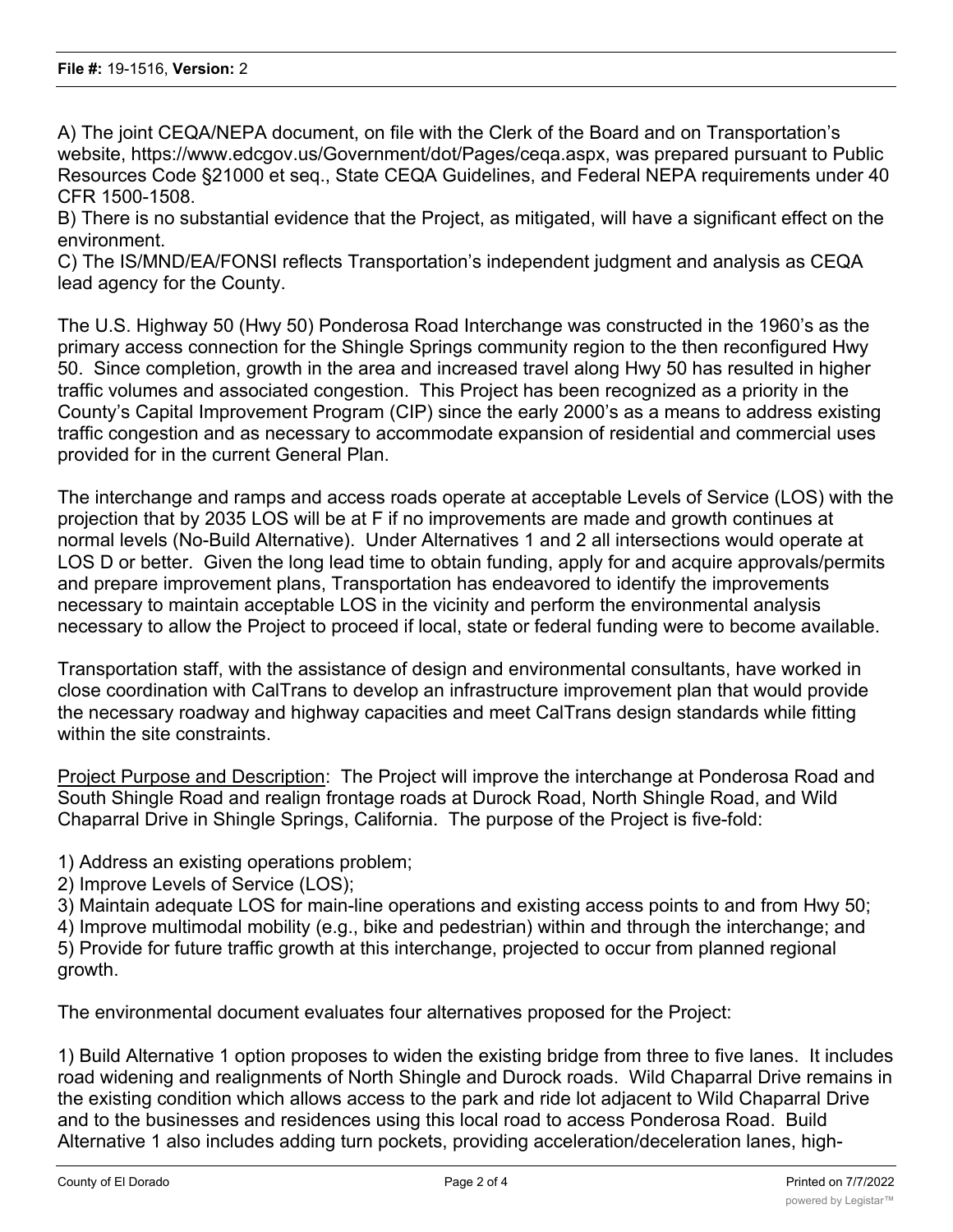occupancy vehicle (HOV) bypass lanes and ramp metering, and modifications to loop on- and offramps in both east and west directions. Utility relocations will pursue an undergrounding option where feasible. Build Alternative 1 meets the purpose and need of the Project and includes a project design exception approved by Caltrans for additional ingress and egress to the businesses off of Mother Lode Drive in the Project area.

2) Build Alternative 2 is similar to Build Alternative 1, but it would additionally realign the existing Wild Chaparral Drive connection to the north on Ponderosa Road and would create a new cul-de-sac at the existing connection to Ponderosa Road.

3) Build Alternative 3 would widen the existing overpass from three (3) to five (5) lanes. The Hwy 50 ramps and approaches would be widened to the point they conform to the local roads and/or ramp intersections. Local roads would not be widened under this alternative. Build Alternative 3 is characterized as a "minimum impact" build solution because it would require less right-of-way impacts compared with Build Alternative 1 and Build Alternative 2; however, it would only minimally improve the degrading LOS situation in the Project area by 2035.

4) The fourth alternative is the No-Build Alternative which would maintain the existing facility. The No -Build Alternative does not address the current deficiencies or long-term traffic needs of the Hwy 50 corridor or the Ponderosa Interchange.

Construction: Construction would be scheduled once a funding commitment has been made and all approvals and permits have been obtained and improvement plans completed. The Project is shown in the current CIP to be funded with TIM fees with funding to be available sometime after FY 2030. If the BOS directed staff to advance fund the Project and that approvals/permits and design all proceed within normal time frames, the Project could begin construction in June 2030.

Mitigation Measures: Mitigation measures are added to the Project to reduce potential impacts to a level of insignificance. Avoidance, minimization and/or mitigation measures are established in the Environmental Commitment Record (Appendix D) of the environmental document.

Public Notification: The Notice of Intent to Adopt a Mitigated Negative Declaration was advertised in the Mountain Democrat on January 26, 2018 and the entire document was posted on Transportation's website at https://www.edcgov.us/government/dot/pages/CEQA.aspx. A hard copy was available at the Placerville Library and at the Community Development Services building (front counter), located at 2850 Fairlane Court, Placerville, CA. Individual notices were sent via US Mail to all property owners within one mile of the Project limits and to relevant agencies. The public review period began on January 26, 2018 and was extended an additional 30 days to March 26, 2018 to allow for a 60-day comment period.

Public Comments: The County received forty-three (43) public comments and worked with community members to address most of those comments through a Memorandum of Understanding (MOU) between the County and the El Dorado Council, Inc. and individual community members . As provided for in the MOU, comments addressed through the MOU were withdrawn from the record, leaving a total of nineteen (19) comments (See Exhibit A) received for consideration, including three (3) from public agencies, one (1) from a tribal entity, one (1) from a citizens organization, and fourteen (14) from individuals, including comment cards.

Response to Comments: Complete responses to each of the comments on record can be found in